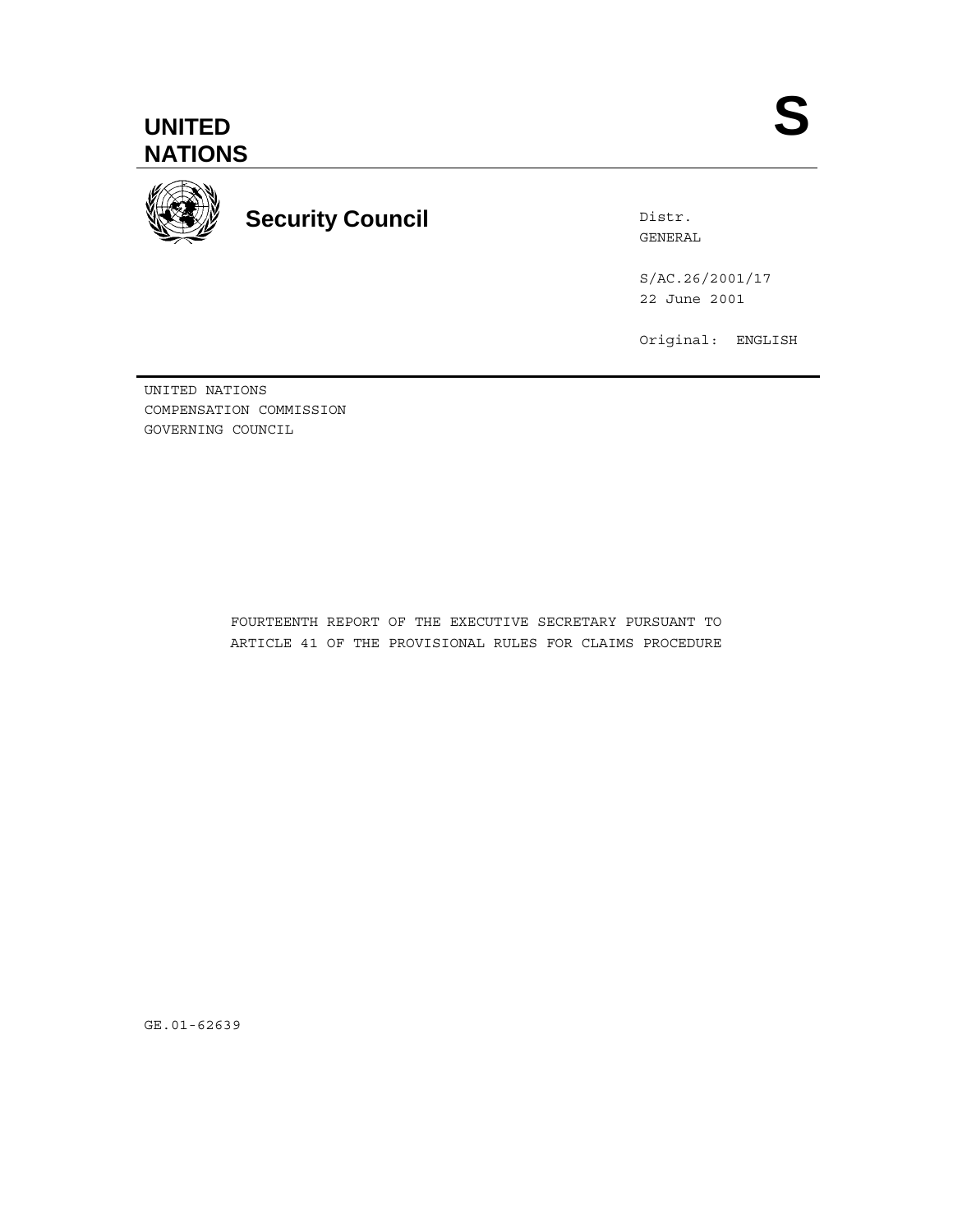#### Introduction

1. The present report identifies, pursuant to article 41 of the Provisional Rules for Claims Procedure (S/AC.26/1992/10) (the "Rules"), recommended corrections in the various claims categories since the thirteenth article 41 report (S/AC.26/2001/8). Chapter I of this report contains recommended corrections concerning claims in categories "A" and "C", where the panels of Commissioners have concluded their work. Chapter II contains recommended corrections concerning claims in categories "D" and "E", where panels of Commissioners continue their work. Finally, Chapter III of this report provides information concerning requests by claimants for corrections to approved awards under article 41 of the Rules, including a report of the secretariat's review to determine whether or not these requests warrant action under article 41.

I. RECOMMENDED CORRECTIONS CONCERNING CLAIMS IN CATEGORIES "A" AND "C"

#### A. Category "A" corrections

2. Recommendations for corrections to category "A" claims include the following kinds of corrections: duplicate claims; family to individual claims; individual to family claims; reinstatement of claims previously identified as duplicates; higher to lower amounts; lower to higher amounts; and change of submitting/responsible entity.

#### 1. Duplicate claims

3. Since the thirteenth article 41 report, a total of two claims have been found to be duplicates of other claims awarded compensation in category "A". No compensation should have been awarded for these duplicate claims.

4. Accordingly, as set forth in table 1 below, it is recommended that the awards for these claims be corrected. Table 1 identifies the countries concerned, the instalments to be adjusted, the number of claims affected, and the amount of net effect of the adjustment on each instalment.

| Country  | Instalment | Number of claims<br>affected | Amount of net<br>(USD)<br>effect |
|----------|------------|------------------------------|----------------------------------|
| Jordan   | Fifth      |                              | (5,000.00)                       |
| Pakistan | Special    |                              | (4,000.00)                       |
| Total    |            |                              | (9,000.00)                       |

Table 1. Category "A" corrections: duplicate claims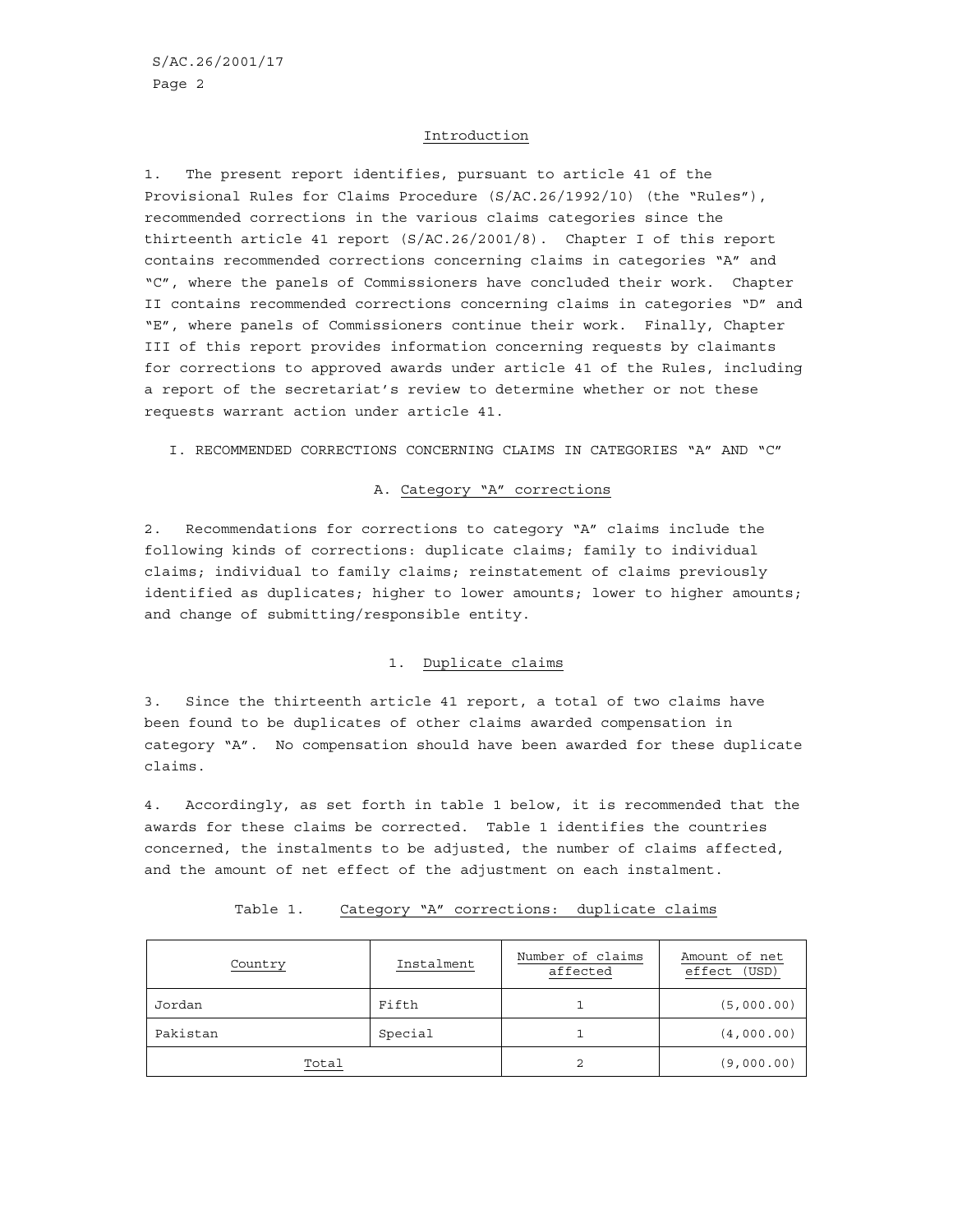#### 2. Family to individual claims

5. Two claims, one filed by Pakistan and one filed by the Russian Federation, originally filed as family claims have been found to be claims submitted by individuals. The awards for these claims should be reduced to awards appropriate to the proper status of the claims.

6. Accordingly, as set forth in table 2 below, it is recommended that the awards for these claims be corrected. Table 2 identifies the countries concerned, the instalments to be adjusted, the number of claims affected, and the amount of net effect of the adjustment on each instalment.

| Table 2. |  | Category "A" corrections: family to individual claims |  |  |  |
|----------|--|-------------------------------------------------------|--|--|--|
|----------|--|-------------------------------------------------------|--|--|--|

| Country            | Instalment | Number of claims<br>affected | Amount of net<br>effect<br>(USD) |
|--------------------|------------|------------------------------|----------------------------------|
| Pakistan           | Fourth     |                              | (2, 500.00)                      |
| Russian Federation | Fourth     |                              | (4,000.00)                       |
| Total              |            |                              | (6, 500.00)                      |

#### 3. Individual to family claims

7. Seven claims submitted by the Russian Federation, originally identified as individual claims, have been found to be claims submitted on behalf of families. The awards for these claims should be increased to awards appropriate to the proper status of the claims.

8. Accordingly, as set forth in table 3 below, it is recommended that the awards to these claims be corrected. Table 3 identifies the country concerned, the instalments to be adjusted, the number of claims affected, and the amount of net effect of the adjustment on each instalment.

| Country            | Instalment | Number of claims<br>affected | Amount of net<br>(USD)<br>effect |
|--------------------|------------|------------------------------|----------------------------------|
| Russian Federation | First      |                              | 4,000.00                         |
| Russian Federation | Sixth      | 6                            | 24,000.00                        |
| Total              |            |                              | 28,000.00                        |

Table 3. Category "A" corrections: individual to family claims

#### 4. Reinstatement of claims previously identified as duplicates

9. One claim from the Philippines and one claim from Sri Lanka originally found to be duplicates should be reinstated since additional information received from these Governments shows that the claims were submitted by different individuals.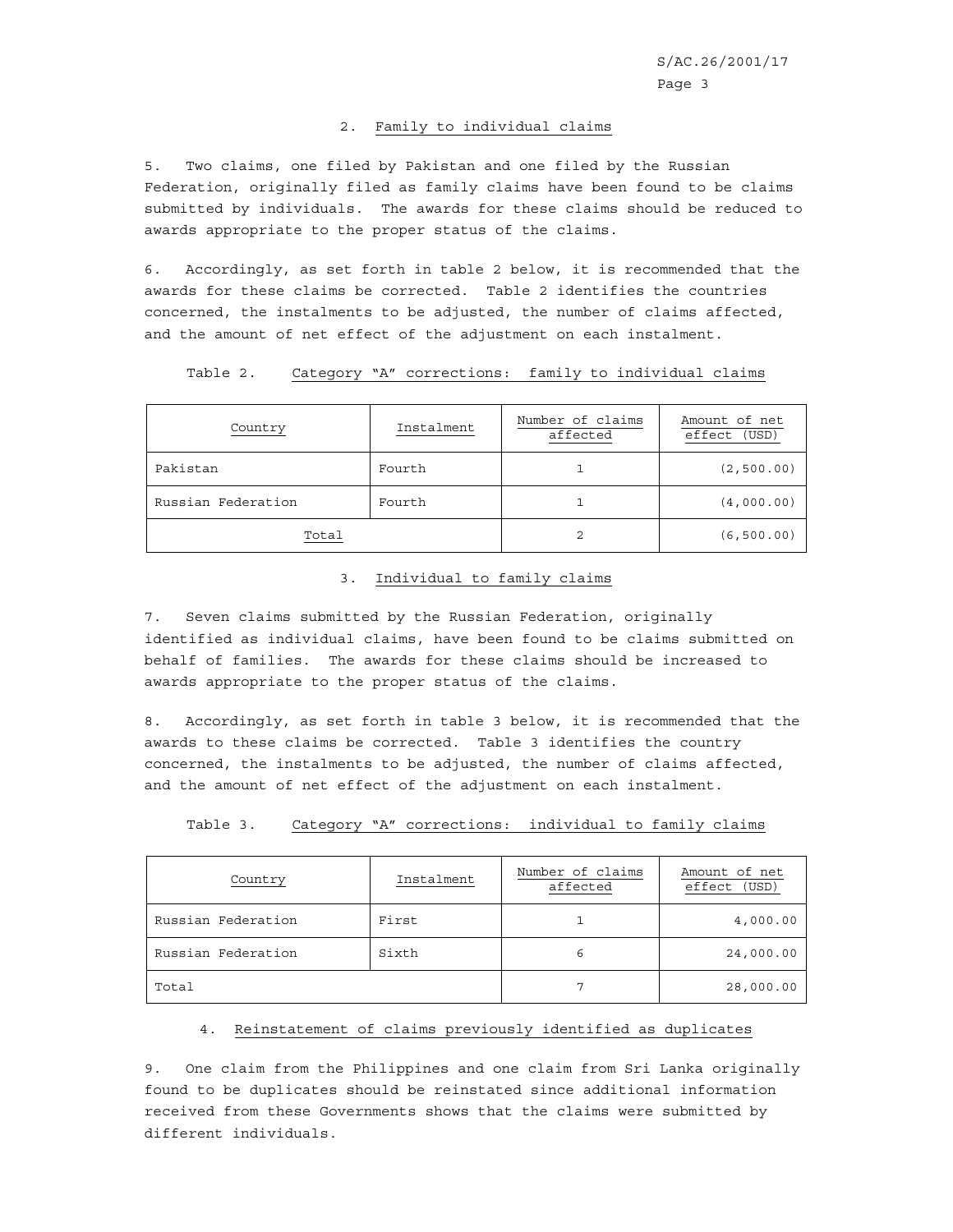S/AC.26/2001/17 Page 4

10. Accordingly, as set forth in table 4 below, it is recommended that the awards for these claims be adjusted to reflect the correct nature of the claims. Table 4 identifies the countries concerned, the instalments to be adjusted, the number of claims affected, and the amount of net effect of the adjustment on each instalment.

|  |                          | Table 4. Category "A" corrections: reinstatement of claims previously |  |  |
|--|--------------------------|-----------------------------------------------------------------------|--|--|
|  | identified as duplicates |                                                                       |  |  |

| Country     | Instalment | Number of claims<br>affected | Amount of net<br>effect (USD) |
|-------------|------------|------------------------------|-------------------------------|
| Philippines | Sixth      |                              | 4,000.00                      |
| Sri Lanka   | Sixth      |                              | 4,000.00                      |
| Total       |            |                              | 8,000.00                      |

5. Higher to lower amount

11. Decision 21 (S/AC.26/Dec.21 (1994)) of the Governing Council states that "any claimant who has selected a higher amount under category 'A' (US\$4,000 or US\$8,000) and has also filed a category 'B', 'C' or 'D' claim will be deemed to have selected the corresponding lower amount under category 'A'". Sixteen claims have been identified by the Government of Pakistan as having been filed for higher amounts in category "A" by claimants who also have claims in category "C".

12. Accordingly, as set forth in table 4 below, it is recommended that the award amounts for the sixteen claims be adjusted downward in accordance with decision 21. Table 5 identifies the country concerned, the instalments to be adjusted, the number of claims affected, and the amount of net effect of the adjustment on each instalment.

| Country  | Instalment | Number of claims<br>affected | Amount of net<br>(USD)<br>effect |
|----------|------------|------------------------------|----------------------------------|
| Pakistan | Fourth     | 16                           | 30,000.00                        |
| Total    |            | 16                           | 30,000.00                        |

Table 5. Category "A" corrections: higher to lower amount

#### 6. Lower to higher amount

13. One claim from the Netherlands, which appeared to be filed for the lower amount, was manually amended to the higher amount by the claimant within the permitted time period; however, this amendment was not detected during data entry. Additional information submitted by the Government of the Netherlands has shown that the amendment was properly made and inadvertently excluded. The award should be revised to reflect the higher amount to which the claimant is entitled.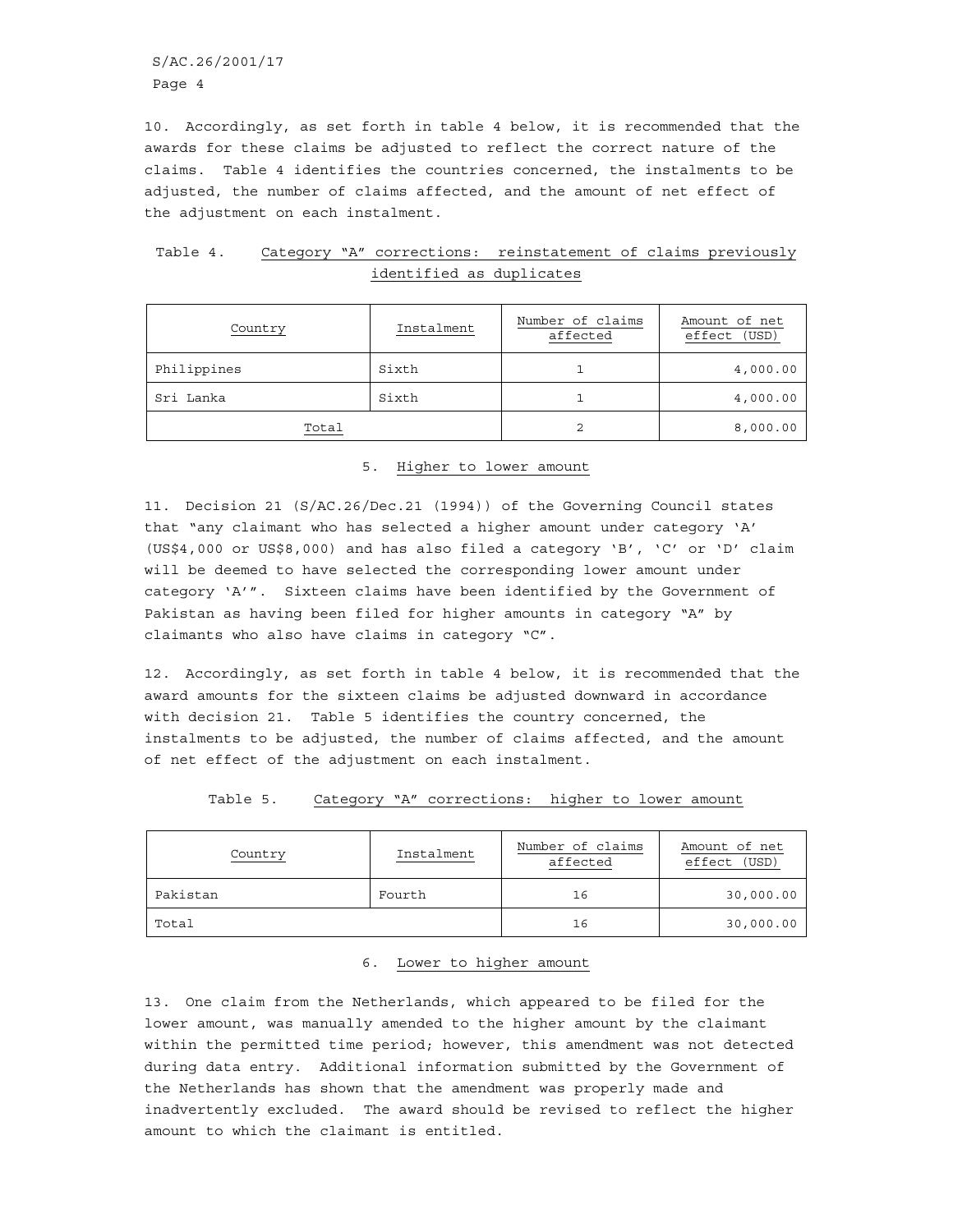14. Accordingly, as set forth in table 6 below, it is recommended that the award amount for this claim be adjusted upward to the higher amount. Table 6 identifies the country concerned, the instalments to be adjusted, the number of claims affected, and the amount of net effect of the adjustment on each instalment.

| Table 6. |  |  | Category "A" corrections: |  |  | lower to higher amount |  |
|----------|--|--|---------------------------|--|--|------------------------|--|
|----------|--|--|---------------------------|--|--|------------------------|--|

| Country     | Instalment | Number of claims<br>affected | Amount of net<br>effect (USD) |
|-------------|------------|------------------------------|-------------------------------|
| Netherlands | First      |                              | 1,500.00                      |
| Total       |            |                              | 1,500.00                      |

#### 7. Change of submitting/responsible entity

15. At the request of the claimant and with the agreement of the countries concerned, one claim, submitted by the Russian Federation and approved in the fourth instalment, should be transferred to Israel.

16. Accordingly, as set forth in table 7 below, it is recommended that this claim be transferred from the Russian Federation to Israel. Table 7 identifies, for each of the countries and for each of the instalments affected, the number of claims previously reported, the previous total award, the corrected number of claims, and the corrected total award.

# Table 7. Category "A" corrections: change of submitting/responsible entity

| Country               | Instalment | Number of<br>claims<br>reported | Previous<br>total award<br>(USD) | Corrected<br>number of<br>claims | Corrected<br>total award<br>(USD) |
|-----------------------|------------|---------------------------------|----------------------------------|----------------------------------|-----------------------------------|
| Russian<br>Federation | Fourth     | 2,022                           | 9,004,000.00                     | 2,021                            | 8,996,000.00                      |
| Israel                | Fourth     | $\Omega$                        | 0.00                             |                                  | 8,000.00                          |

#### 8. Summary

17. The recommended corrections concerning claims in category "A" for the first, fourth, fifth, sixth and special (Pakistan) instalments by country, and by instalment, are located in tables 1 to 6 of annex I to this report.

#### B. Category "C" corrections

18. Recommendations for corrections to category "C" claims include the following kinds of corrections: corrections arising from discrepancy between electronic and paper formats; and corrections arising from reinstatement of erroneously deducted amounts.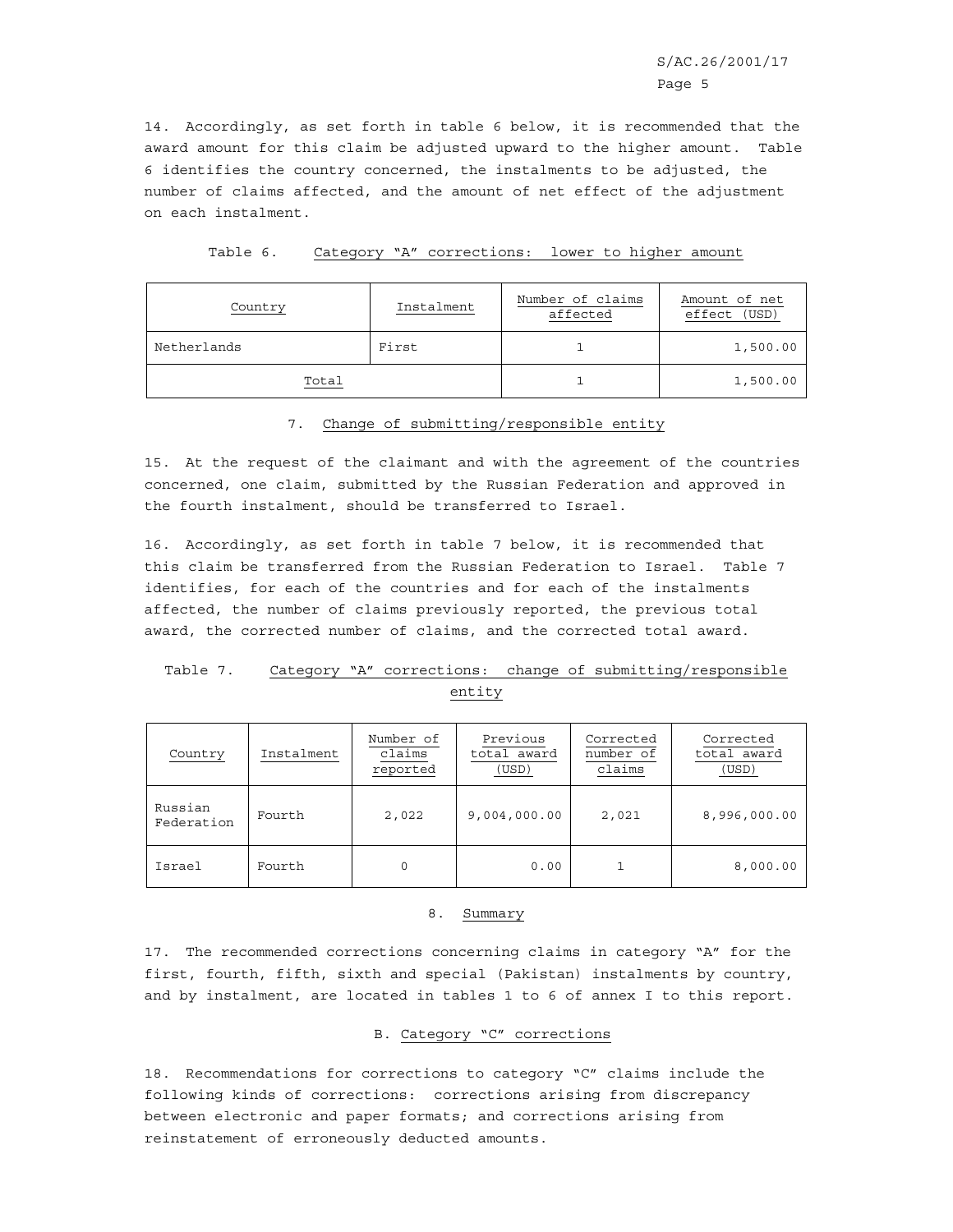# 1. Corrections arising from discrepancy between electronic and paper formats

19. Miscellaneous recommendations for corrections to category "C" claims arise primarily from requests submitted by the Governments of Kuwait and Jordan for global reviews of approximately 2,700 category "C" claims. The reviews were requested because of concerns expressed by individual claimants in respect of specific loss elements where potentially inaccurate entries of data in the electronic claims may have adversely affected their award outcomes during the application of the "C" Panel's mass processing methodologies.

20. To assist the secretariat with these high-volume reviews, both Governments performed preliminary screening of requests by individuals, developed comprehensive lists of claim numbers in electronic format and provided the electronic lists to the Commission. Together with the Commission-assigned category "C" claim numbers, the lists included claimant identification and loss information taken from the paper claims submitted by the claimants.

21. The information provided electronically was compared to the information existing both in the corresponding paper and electronic versions of the claims submitted to the Commission. Corrections to awards are recommended for 613 category "C" claims as a result. The recommendations apply the "C" Panel's decisions, practice and methodologies relative to the respective losses and consider only the timely filed information in the Commission's versions of the claims.

22. The individual loss elements that most commonly prompted claimant concerns comprised income-related losses arising principally from employment ("C6-Salary") losses, but also from individual business ("C8- Business") losses, along with mental pain and anguish arising from the death of a spouse, child or parent ("C3-MPA"). Summaries of the "C" Panel's decisions relevant to these losses are found in the seventh instalment report (S/AC.26/1999/11) as follows: (a) paragraphs 249 to 282 for C6-Salary losses; (b) paragraphs 327 to 368 for C8-Business losses; and (c) paragraphs 174 to 177 for C3-MPA.

23. In addition to the high-volume claim reviews described above, several other Governments and international organizations requested reviews of category "C" claim awards on behalf of approximately 150 individuals. As a result, corrections are recommended to awards in 11 additional claims. As with the high-volume reviews, the majority of the correction recommendations for these claims also comprised income-related, i.e., C6- Salary and C8-Business, losses.

24. Accordingly, as set forth in table 8 below, it is recommended that the award amount for these claims be corrected. Table 6 identifies the countries and international organizations concerned, the instalments to be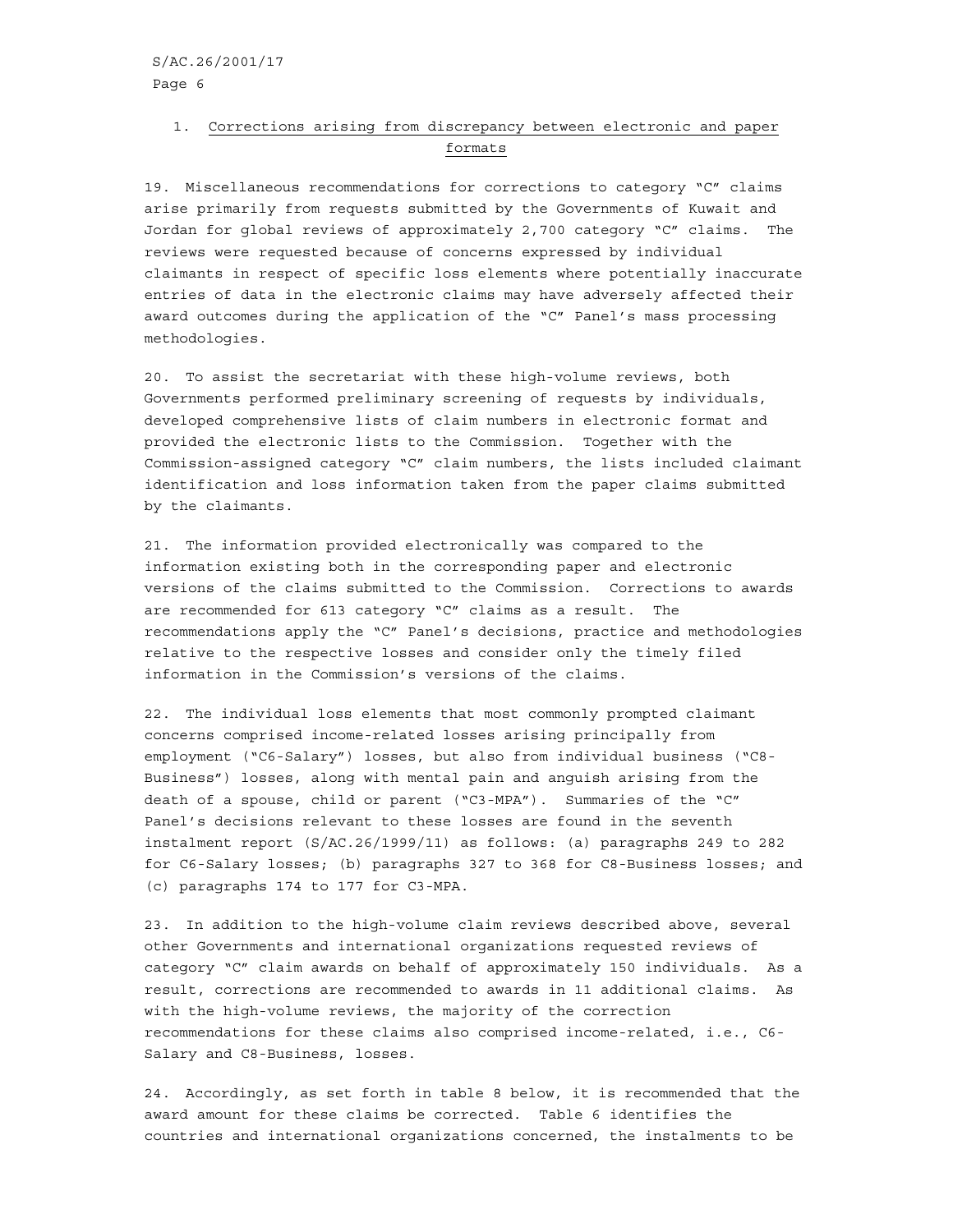adjusted, the number of claims affected, and the amount of net effect of the adjustment on each instalment.

| Country or<br>international<br>organization | Instalment | Number of claims<br>affected | Amount of net<br>effect (USD) |
|---------------------------------------------|------------|------------------------------|-------------------------------|
| Canada                                      | Sixth      | $\mathbf{1}$                 | 15,818.00                     |
| Egypt                                       | Fifth      | $\overline{2}$               | 20,574.77                     |
|                                             | Seventh    | $\mathbf{1}$                 | 111.89                        |
|                                             | Second     | 34                           | 201,056.28                    |
|                                             | Fourth     | 19                           | 209,676.67                    |
| Jordan                                      | Fifth      | 71                           | 641,370.14                    |
|                                             | Sixth      | 185                          | 2,584,212.35                  |
|                                             | Seventh    | 91                           | 983, 927.21                   |
| Kuwait                                      | Seventh    | 214                          | 728,889.71                    |
| Lebanon                                     | Second     | $\mathbf 1$                  | 35, 244.02                    |
| Pakistan                                    | Seventh    | $\overline{2}$               | 100,000                       |
| Sudan                                       | Sixth      | $\mathbf 1$                  | 21,539.70                     |
| UNDP Kuwait                                 | Sixth      | $\mathbf 1$                  | 12, 413.98                    |
| UNRWA Gaza                                  | Sixth      | $\mathbf{1}$                 | 22,020.76                     |
| Total                                       |            | 624                          | 5,576,855.48                  |

# Table 8. Category "C" corrections arising from discrepancy between electronic and paper formats

#### 2. Corrections arising from reinstatement of erroneously deducted amounts

25. One correction has been recommended to remedy a situation where compensation received from other sources was erroneously deducted from a claimant's award. The situation was discovered during the secretariat's transfer and verification of all category "C" claims data from the former database to the Commission's integrated database. The "C" Panel's decisions relating to the treatment of compensation received from other sources are set forth at paragraphs 84 to 88 of its sixth instalment report (S/AC.26//1998/6) and paragraphs 78 to 83 of its seventh instalment report (S/AC.26/1999/11).

26. Accordingly, as set forth in table 9 below, it is recommended that the award amount for this claim be increased to accord with the "C" Panel's decisions. Table 9 identifies the country concerned, the instalment to be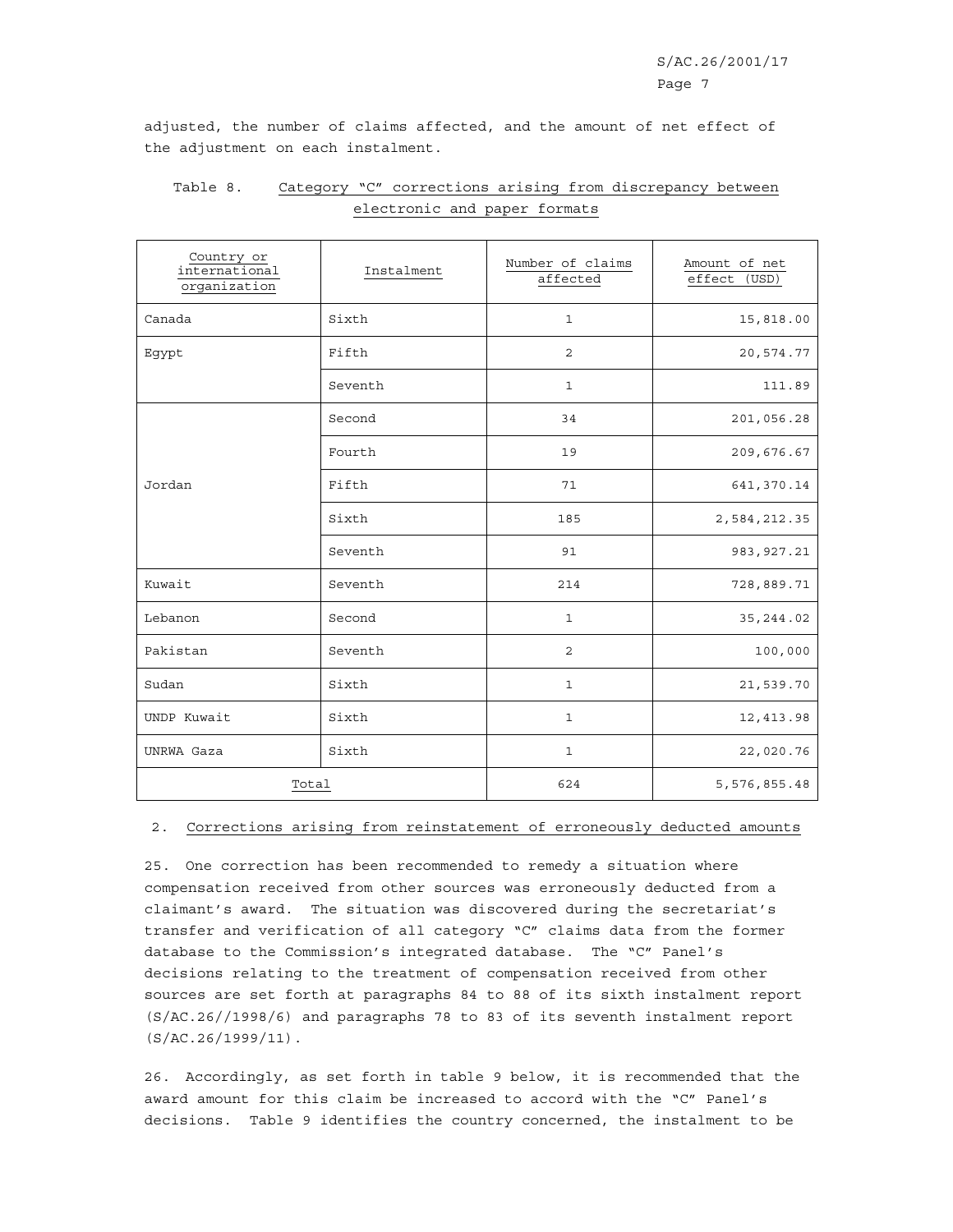S/AC.26/2001/17 Page 8

adjusted, the number of claims affected, and the amount of net effect of the adjustment on the instalment.

# Table 9. Category "C" corrections arising from reinstatement of erroneously deducted amounts

| Country        | Instalment | Number of claims<br>affected | Amount of net<br>(USD)<br>effect |
|----------------|------------|------------------------------|----------------------------------|
| United Kingdom | Seventh    |                              | 3,500.00                         |
| Total          |            |                              | 3,500.00                         |

#### 3. Summary

27. The recommended corrections concerning claims in category "C" for the second, fourth, fifth, sixth and seventh instalments by country or international organization, and by instalment, are located in tables 1 to 6 of annex II to this report.

II. RECOMMENDED CORRECTIONS CONCERNING CLAIMS IN CATEGORIES "D" AND "E"

#### A. Category "D" corrections

28. Recommended corrections to category "D" claims are included in the report and recommendations of the "D1" panel of Commissioners concerning part one of the ninth instalment of category "D" claims (S/AC.26/2001/R.8), which is scheduled to be considered by the Governing Council during its fortieth session. The corrections proposed by the "D1" panel of Commissioners are as follows.

#### 1. Third instalment correction

29. One claim that was approved in the third instalment requires correction, as an award for claimant's D4 (motor vehicle) losses was inadvertently excluded.

| Country | Instalment | Number of claims<br>affected | Amount of net<br>effect (USD) |
|---------|------------|------------------------------|-------------------------------|
| Canada  | Third      |                              | 82, 354.67                    |
| Total   |            |                              | 82,354.67                     |

#### 2. Part one of the fourth instalment correction

30. One claim approved in part one of the fourth instalment requires correction as the claimant made claims for separate and distinct employment losses in category "C" and in category "D", but due to a computational error the claimant's C6 (loss of salary) award was deducted from his D6 (loss of salary) award.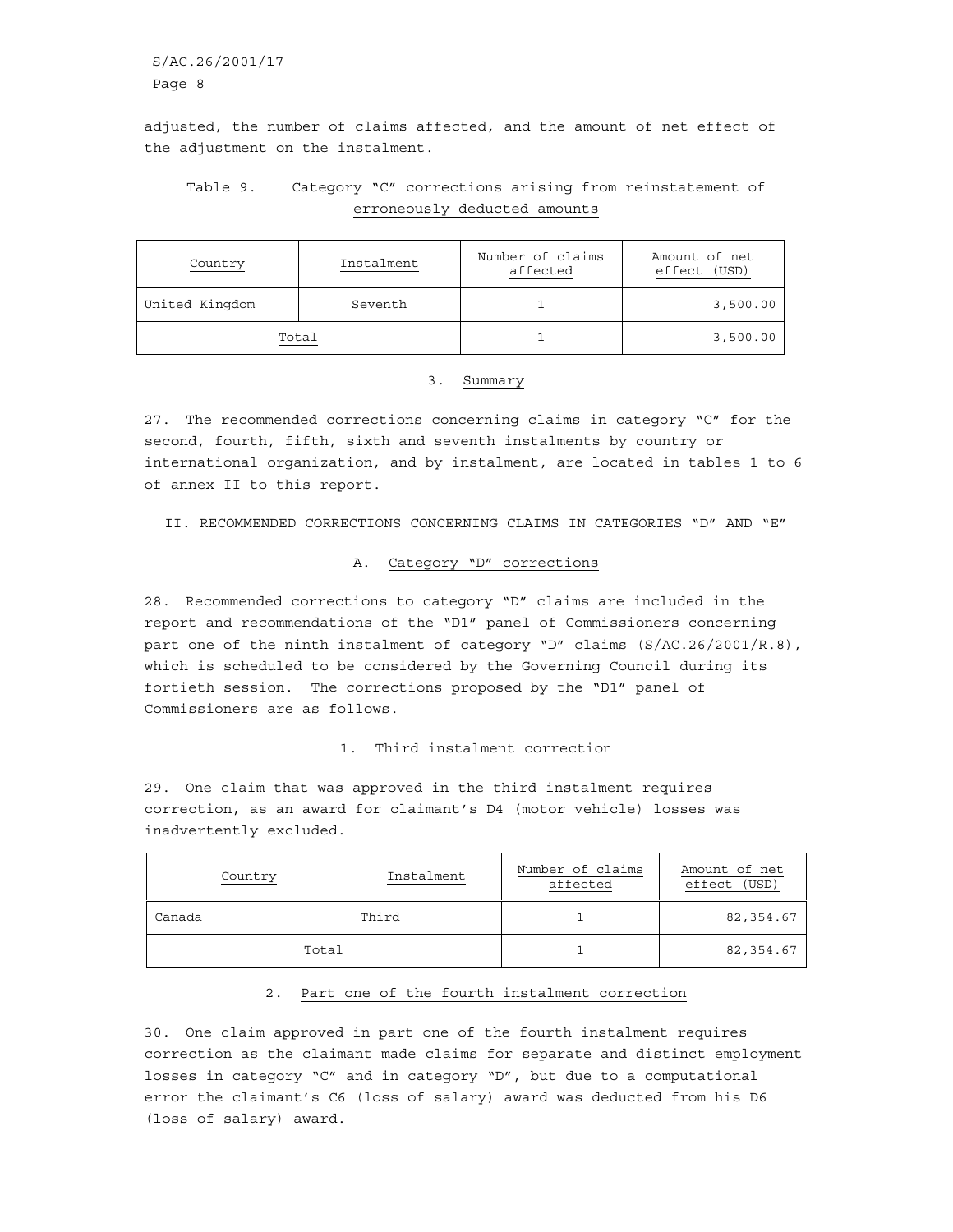S/AC.26/2001/17

| Country | Instalment        | Number of claims<br>affected | Amount of net<br>(USD)<br>effect |
|---------|-------------------|------------------------------|----------------------------------|
| Jordan  | Fourth (part one) |                              | 6,264.72                         |
| Total   |                   |                              | 6,264.72                         |

#### 3. Fifth instalment corrections

31. One claim approved in the fifth instalment requires correction as a consequence of an article 41 correction applied to the related category "C" award. The original category "C" award was deducted from the award for a related loss in category "D". The article 41 correction to the category "C" claim requires that a revision be made to the award for the related loss in category "D".

| Country | Instalment | Number of claims<br>affected | Amount of net<br>(USD)<br>effect |
|---------|------------|------------------------------|----------------------------------|
| India   | Fifth      |                              | 16,903.83                        |
| Total   |            |                              | 16,903.83                        |

32. Another claim approved in the same instalment requires correction due to a typographical error whereby the amount claimed was inserted instead of the amount recommended.

| Country | Instalment | Number of claims<br>affected | Amount of net<br>effect (USD) |
|---------|------------|------------------------------|-------------------------------|
| India   | Fifth      |                              | (1, 991.06)                   |
| Total   |            |                              | (1, 991.06)                   |

4. Changes to submitting entity reports by instalment

33. Pursuant to the corrections noted above in paragraphs 28-32, the changes to the submitting entity awards by instalment are as follows:

| Submitting Entity | Instalment        | Previous<br>recommended award<br>(USD) | Corrected<br>recommended award<br>(USD) |
|-------------------|-------------------|----------------------------------------|-----------------------------------------|
| Canada            | Third             | 252,031.36                             | 334,386.03                              |
| Jordan            | Fourth (part one) | 1,857,575.62                           | 1,863,840.34                            |
| India             | Fifth             | 5,101,591.40                           | 5, 116, 504. 17                         |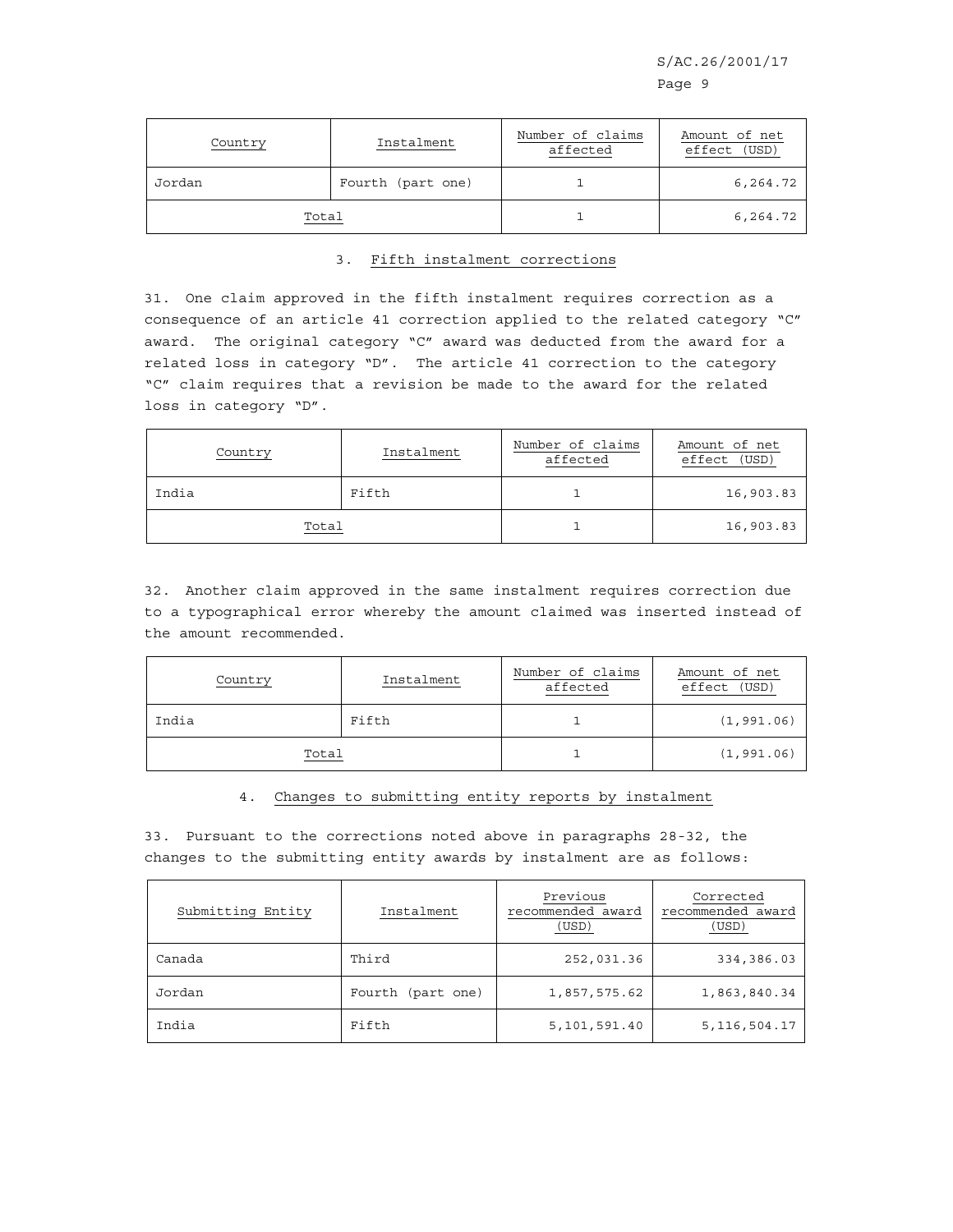#### 5. Summary

34. The recommended corrections concerning claims in category "D" for the third, fourth (part one) and fifth instalments by country, and by instalment, are located in tables 1 to 4 of annex III to this report.

## B. Category "E" correction

35. A recommended correction in category "E" concerns a claim that was included in the report and recommendations of the panel of Commissioners concerning the twelfth instalment of category "E4" claims (S/AC.26/2001/4), which recommendations were approved by the Governing Council at its thirtyninth session in decision 118 (S/AC.26/Dec.118 (2001)).

36. The correction concerns a typographical error in annex I of the report. The amount of recommended compensation for a claim filed by Jassim Abdulwahab and Partner Co. W.L.L. (UNCC claim number 4004201) was correctly reported in Kuwaiti dinars, but was incorrectly stated in United States dollars. The United States dollar amount for that claim should be corrected from USD 795,726.00 to USD 495,726.00. The total amount of recommended compensation for all of the twelfth instalment claims was correctly stated in United States dollars, such that the typographical error had no effect on the total amount of compensation awarded by the Governing Council in decision 118.

#### III. REQUESTS BY CLAIMANTS FOR ARTICLE 41 CORRECTIONS

37. During the period under review, the secretariat has received requests for corrections under article 41 of the Rules. The requests are as follows:

(a) On 14 March 2001, the Permanent Mission of the Republic of Poland in Geneva requested reconsideration of Governing Council decision 104 (S/AC.26/Dec.104 (2000)) and the associated report and recommendations of the "E3A" panel of Commissioners concerning the tenth instalment of "E3" claims (S/AC.26/2000/18) with regard to one Polish company;

(b) On 3 April 2001, the Permanent Mission of Luxembourg in Geneva wrote to the secretariat requesting reconsideration of Governing Council decision 82 (S/AC.26/Dec.82 (1999)) and the corresponding report and recommendations of the "E2" Panel of Commissioners concerning the third instalment of "E2" claims (S/AC.26/1999/22) with regard to one company of Luxembourg; and

(c) On 3 April 2001, the Permanent Mission of the Kingdom of Morocco in Geneva wrote to the secretariat requesting reconsideration of Governing Council decision 105 (S/AC.26/Dec.105 (2000)) and the corresponding report and recommendations of the "E3" panel of Commissioners concerning the fourteenth instalment of "E3" claims (S/AC.26/2000/19) with regard to one Moroccan company.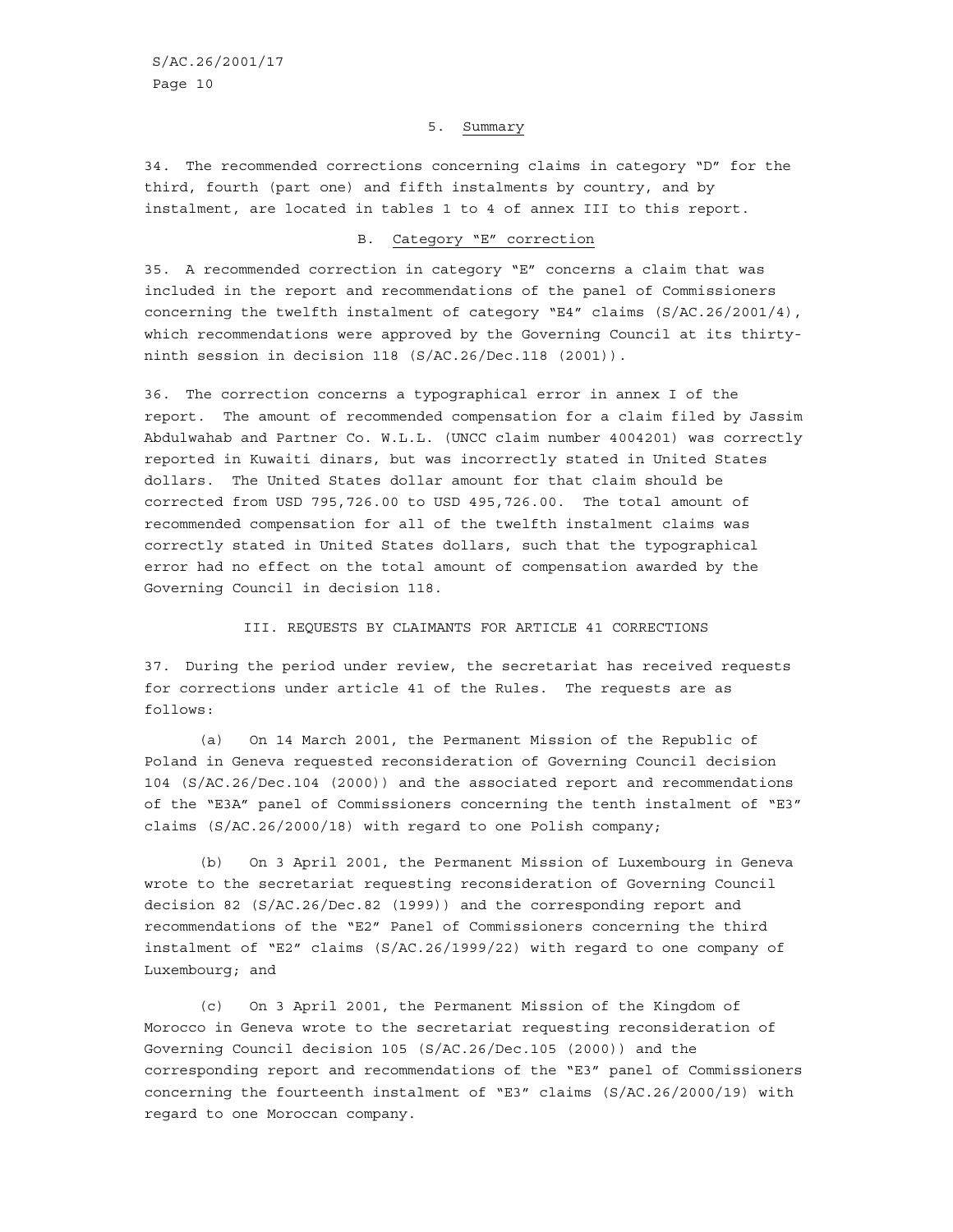S/AC.26/2001/17 Page 11

38. With regard to the requests filed by the Governments of Poland and Luxembourg, the secretariat's review of the specific claims in question and consultations with the respective panels of Commissioners remain ongoing.

39. With regard to the request filed by the Government of Morocco, the secretariat has requested that the document enclosed with the request, prepared by the claimant company and containing the substance of the article 41 contentions, be submitted in English as required under the Rules.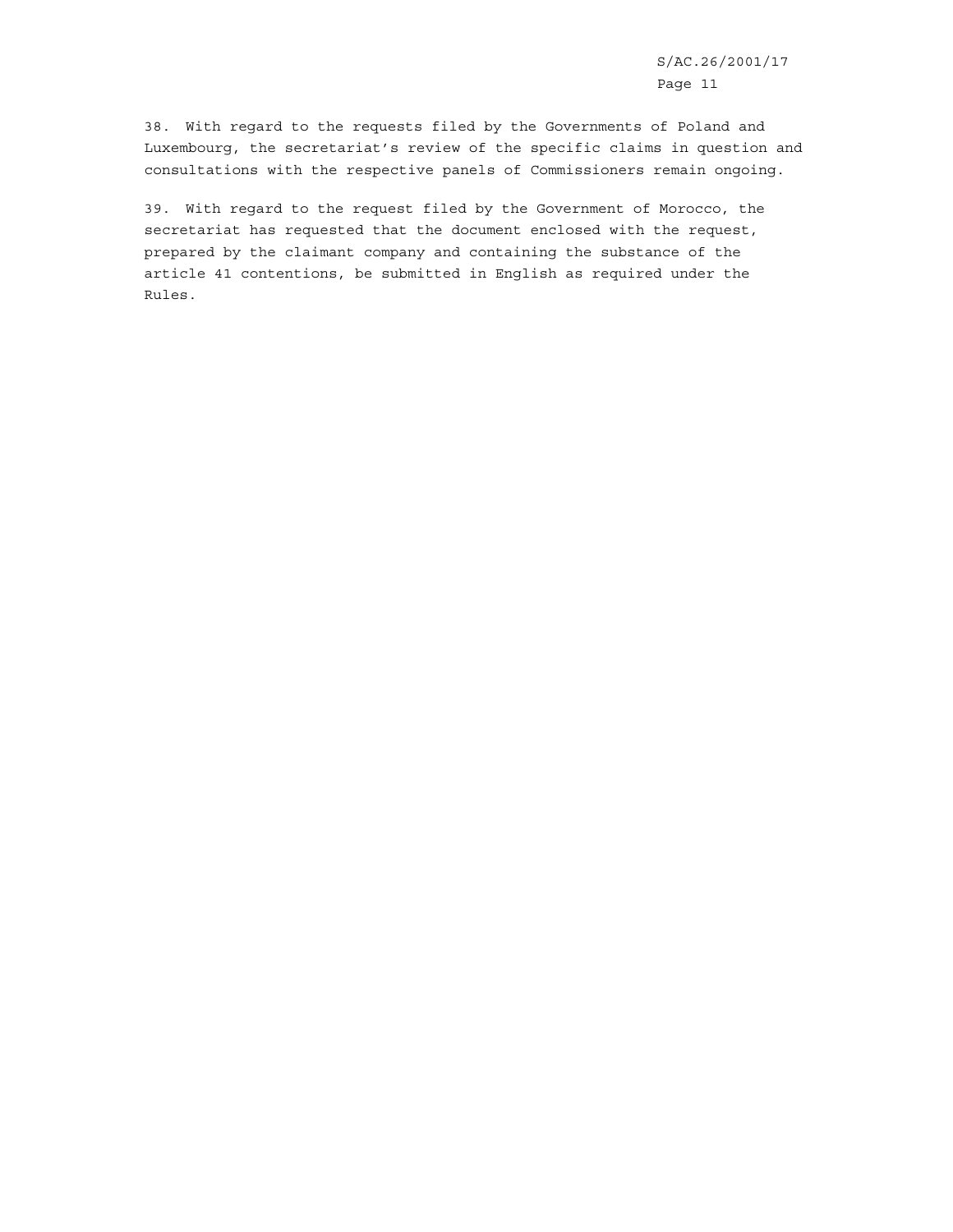#### Annex I

#### RECOMMENDED CORRECTIONS CONCERNING CATEGORY "A" CLAIMS

1. Based on the recommended corrections reported in paragraphs 2 to 17 of this report, supra, the category "A" claims aggregate corrected awards by instalment, per country, are as follows:

## Table 1. First instalment category "A" claims corrections

| Country or international<br>organization | Previous total award<br>(USD) | Corrected total award<br>(USD) |
|------------------------------------------|-------------------------------|--------------------------------|
| Netherlands                              | 497,000.00                    | 498,500.00                     |
| Russian Federation                       | 2,880,000.00                  | 2,884,000.00                   |

#### Table 2. Fourth instalment category "A" claims corrections

| Country or international<br>organization | Previous total award<br>(USD) | Corrected total award<br>(USD) |
|------------------------------------------|-------------------------------|--------------------------------|
| Israel                                   | 0.00                          | 8,000.00                       |
| Pakistan                                 | 22,613,500.00                 | 22,581,000.00                  |
| Russian Federation                       | 9,004,000.00                  | 8,992,000.00                   |

# Table 3. Fifth instalment category "A" claims corrections

| Country or international | Previous total award | Corrected total award |
|--------------------------|----------------------|-----------------------|
| organization             | (USD)                | (USD)                 |
| Jordan                   | 17,213,500.00        | 17,208,500.00         |

#### Table 4. Sixth instalment category "A" claims corrections

| Country or international<br>organization | Previous total award<br>(USD) | Corrected total award<br>(USD) |
|------------------------------------------|-------------------------------|--------------------------------|
| Philippines                              | 60,714,500.00                 | 60,718,500.00                  |
| Russian Federation                       | 3,392,000.00                  | 3,416,000.00                   |
| Sri Lanka                                | 35,555,000                    | 35,559,000                     |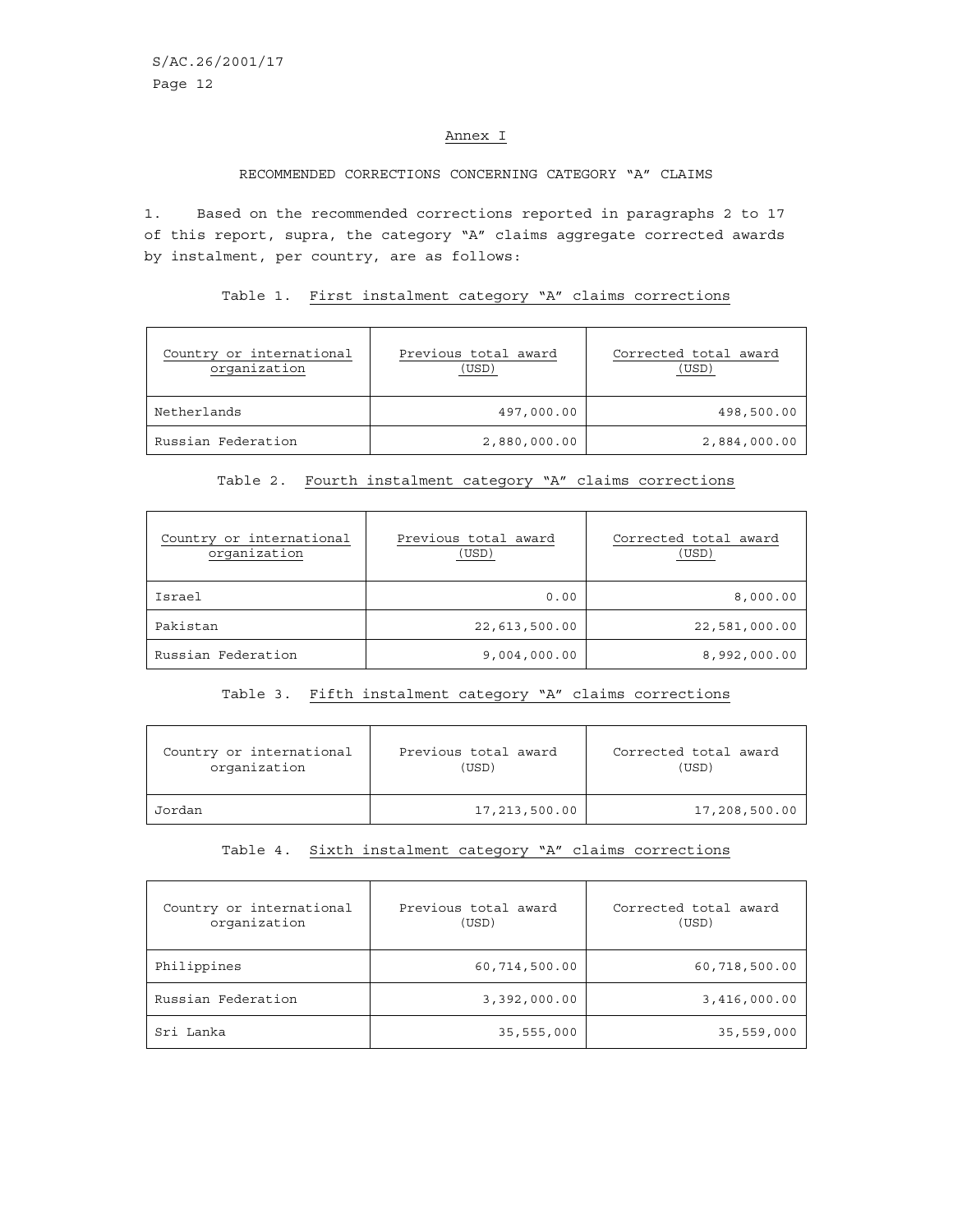| Country or international | Previous total award | Corrected total award |
|--------------------------|----------------------|-----------------------|
| organization             | (USD)                | USD)                  |
| Pakistan                 | 2,554,500.00         | 2,550,500.00          |

Table 5. Special instalment of category "A" claims corrections

2. Based on the above corrections, the revised category "A" claim total recommended awards by instalment are as follows:

| Instalment | Previous total award<br>(USD) a/ | Corrected total award<br>(USD) |
|------------|----------------------------------|--------------------------------|
| First      | 189,579,000.00                   | 189,584,500.00                 |
| Fourth     | 732,605,000.00                   | 732,568,500.00                 |
| Fifth      | 782,628,000.00                   | 782,623,000.00                 |
| Sixth      | 315, 376, 000.00                 | 315,408,000.00                 |

Special (Pakistan) 2,554,500.00 2,550,500.00

 $\mathcal{L}_\text{max}$ 

Table 6. Recommended corrected total awards for category "A" claims

a/ The previous total award amounts in this column include the initial awards approved by the Governing Council in its decisions 22, 28, 29, 31, 33, 38, 67 and 101 (S/AC.26/Dec.22 (1994), S/AC.26/Dec.28 (1995), S/AC.26/Dec.29 (1995), S/AC.26/Dec.31 (1995), S/AC.26/Dec.33 (1995), S/AC.26/Dec.38 (1996), S/AC.26/Dec.67 (1999) and S/AC.26/Dec.101 (2000)), and subsequent corrections approved by the Governing Council in its decisions 42, 44, 51, 54, 57, 71, 79, 85, 95, 99, 109, 113 and 122 (S/AC.26/Dec.42 (1997), S/AC.26/Dec.44 (1997), S/AC.26/Dec.51 (1998), S/AC.26/Dec.54 (1998), S/AC.26/Dec.57 (1998), S/AC.26/Dec.71 (1999), S/AC.26/Dec.79 (1999), S/AC.26/Dec.85 (1999), S/AC.26/Dec.95 (2000), S/AC.26/Dec.99 (2000), S/AC.26/Dec.109 (2000), S/AC.26/Dec.113 (2000) and S/AC.26/Dec.122 (2001).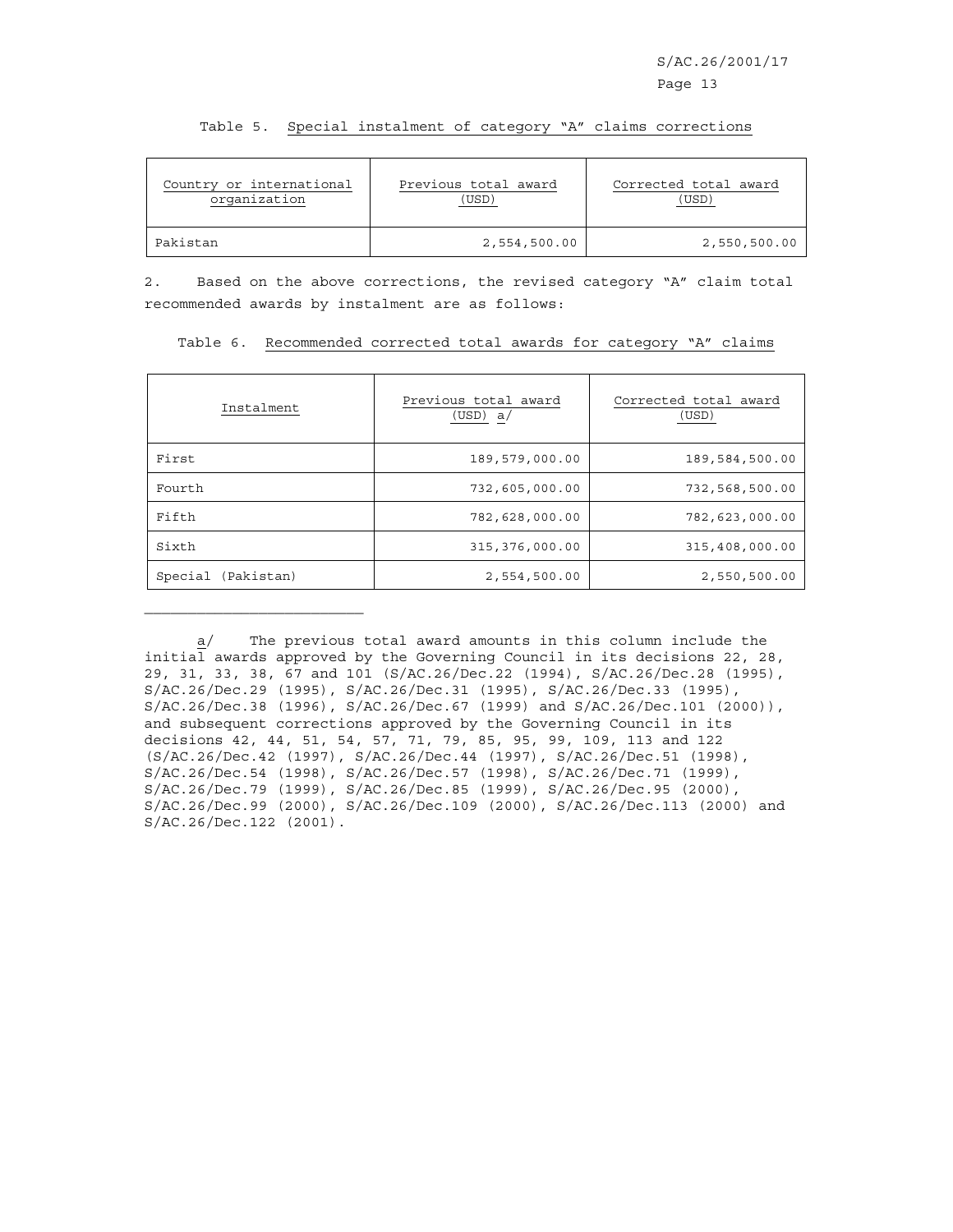#### Annex II

## RECOMMENDED CORRECTIONS CONCERNING CATEGORY "C" CLAIMS

1. Based on the recommended corrections reported in paragraphs 18 to 27 of this report, supra, the category "C" claims aggregate corrected awards by instalment, per country, are as follows:

#### Table 1. Second instalment category "C" claims corrections

| Country or international<br>organization | Previous total award<br>(USD) | Corrected total award<br>(USD) |
|------------------------------------------|-------------------------------|--------------------------------|
| Jordan                                   | 39,021,196.59                 | 39, 222, 252.87                |
| Lebanon                                  | 26,622,550.73                 | 26,657,794.75                  |

# Table 2. Fourth instalment category "C" claims corrections

| Country or international | Previous total award | Corrected total award |
|--------------------------|----------------------|-----------------------|
| organization             | USD                  | USD                   |
| Jordan                   | 24,391,714.04        | 24,601,390.71         |

#### Table 3. Fifth instalment category "C" claims corrections

| Country or international<br>organization | Previous total award<br>(USD) | Corrected total award<br>(USD) |
|------------------------------------------|-------------------------------|--------------------------------|
| Eqypt                                    | 86, 189, 253.95               | 86,209,828.72                  |
| Jordan                                   | 94,656,247.13                 | 95,297,617.27                  |

## Table 4. Sixth instalment category "C" claims corrections

| Country or international<br>organization | Previous total award<br>(USD) | Corrected total award<br>(USD) |
|------------------------------------------|-------------------------------|--------------------------------|
| Canada                                   | 9,404,478.30                  | 9,420,296.30                   |
| Jordan                                   | 181, 792, 145.37              | 184, 376, 357. 72              |
| Sudan                                    | 21,752,650.13                 | 21,774,189.83                  |
| UNDP Kuwait                              | 10, 435, 819.73               | 10,448,233.71                  |
| UNRWA Gaza                               | 2,579,883.53                  | 2,601,904.29                   |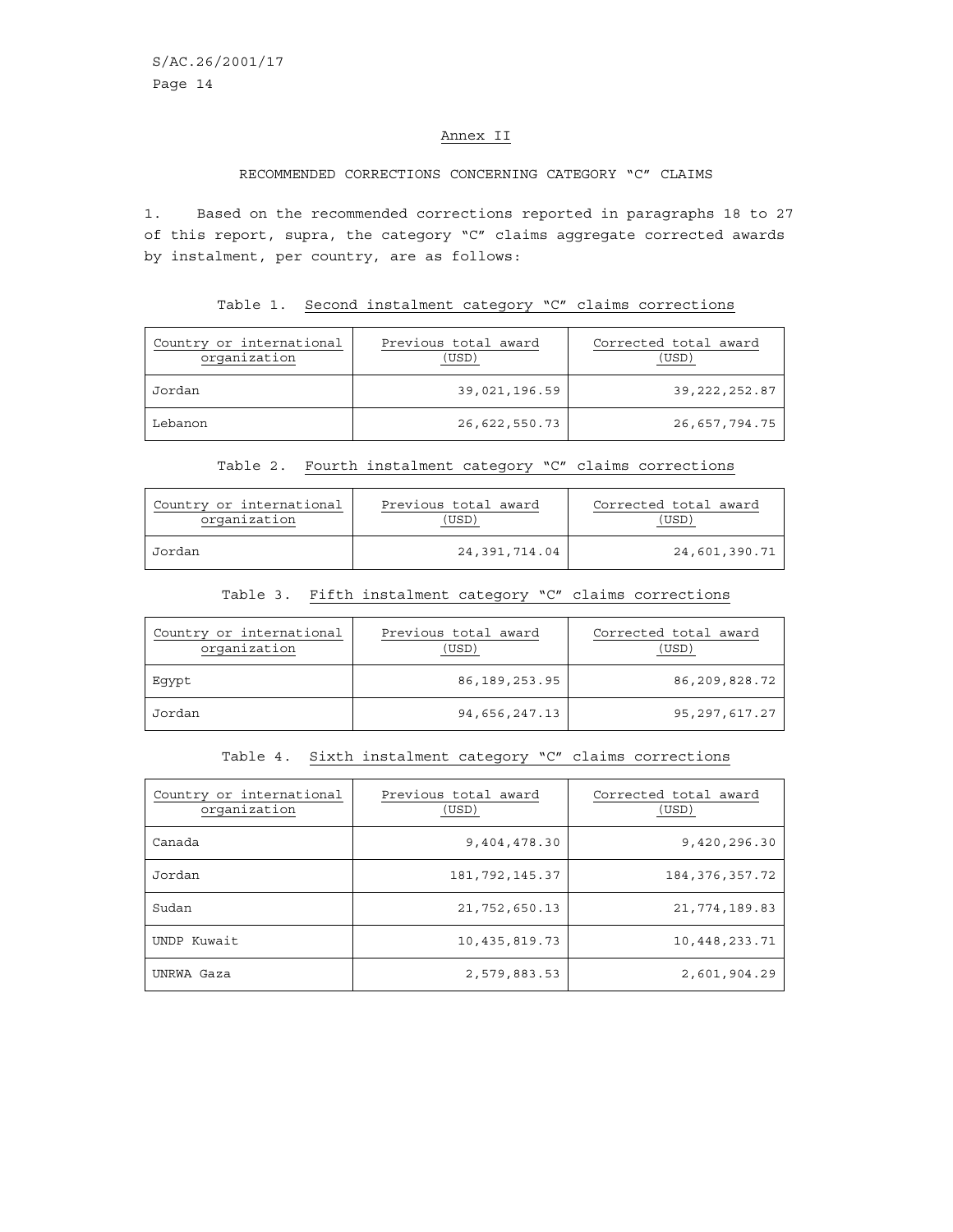| Country or international<br>organization | Previous total award<br>(USD) | Corrected total award<br>(USD) |
|------------------------------------------|-------------------------------|--------------------------------|
| Eqypt                                    | 231, 246, 647.69              | 231, 246, 759.58               |
| Jordan                                   | 282,081,956.56                | 283,065,883.77                 |
| Kuwait                                   | 788,169,338.64                | 788,898,228.35                 |
| Pakistan                                 | 74,516,436.77                 | 74,616,436.77                  |
| United Kingdom                           | 28,876,154.87                 | 28,879,654.87                  |

Table 5. Seventh instalment category "C" claims corrections

2. Based on the above corrections, the revised category "C" claim total awards by instalment are as follows:

| Instalment | Previous total award<br>(USD) a/ | Corrected total award<br>(USD) |
|------------|----------------------------------|--------------------------------|
| Second     | 431, 744, 251.33                 | 431,980,551.63                 |
| Fourth     | 654, 598, 151.73                 | 654,807,828.40                 |
| Fifth      | 735,451,980.54                   | 736, 113, 925.45               |
| Sixth      | 765, 713, 687.98                 | 768,369,692.77                 |
| Seventh    | 1,932,668,679.87                 | 1,934,485,108.68               |

Table 6. Recommended corrected total awards for category "C" claims

a/ The previous total award amounts in this column include the initial awards approved by the Governing Council in its decisions 25, 36, 37, 39, 41, 52 and 70 (S/AC.26/Dec.25 (1994), S/AC.26/Dec.36 (1996), S/AC.26/Dec.37 (1996), S/AC.26/Dec.39 (1996), S/AC.26/Dec.41 (1997), S/AC.26/Dec.52 (1998) and S/AC.26/Dec.70 (1999)), and subsequent corrections approved by the Governing Council in its decisions 39, 41, 52, 85, 95, 99, 113 and 122 (S/AC.26/Dec.39 (1996), S/AC.26/Dec.41 (1997), S/AC.26/Dec.52 (1998), S/AC.26/Dec.85 (1999), S/AC.26/Dec.95 (2000)), and S/AC.26/Dec.99 (2000), S/AC.26/Dec.113 (2000) and S/AC.26/Dec.122 (2001)).